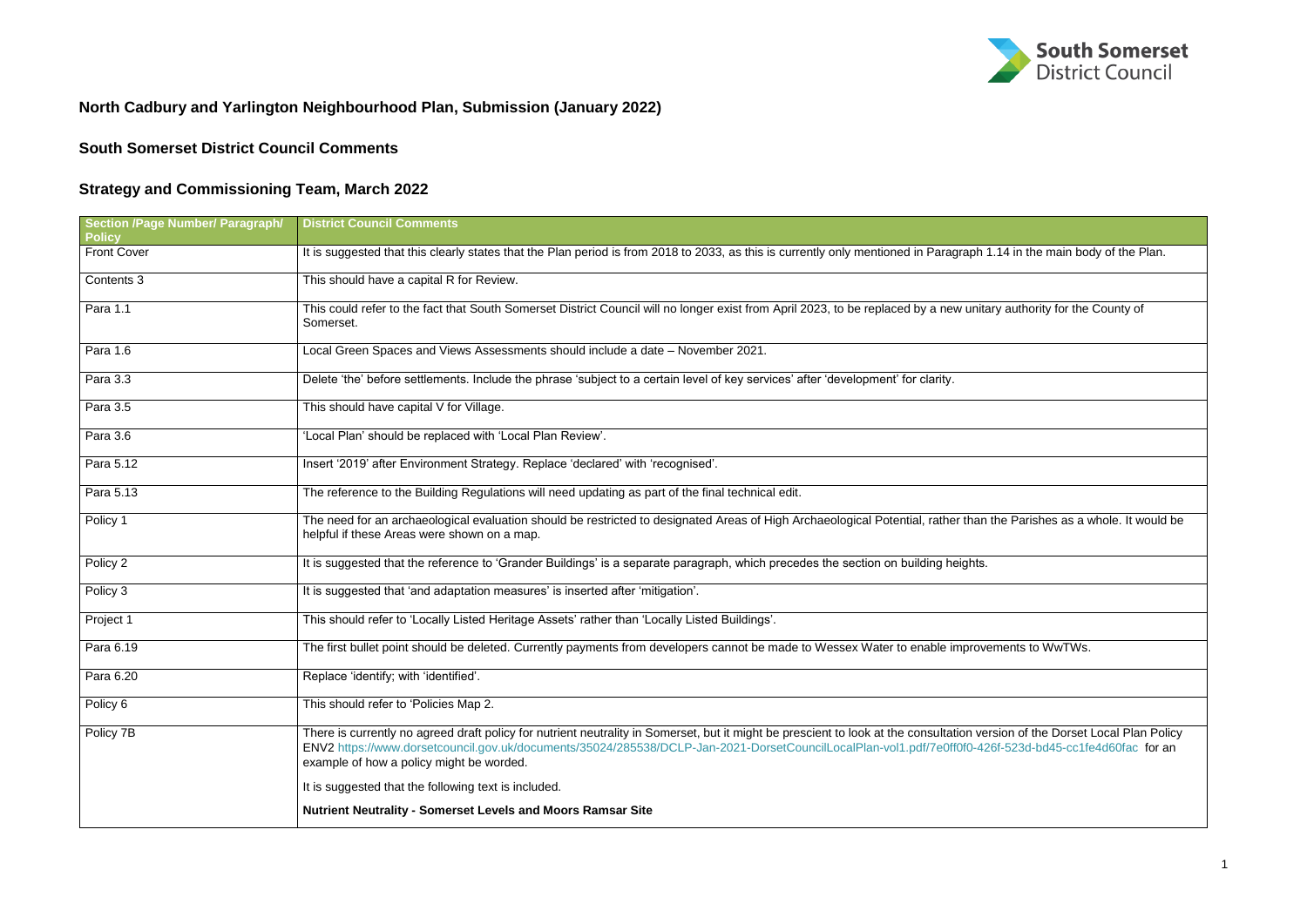|                                     | Specific impacts have been identified in relation to the Somerset Levels and Moors Ramsar Site, in relation to phosphorus. Mitigation will include measures to reduce<br>levels of phosphate arising from development proposals that would result in a net increase in the total wastewater burden, to avoid adverse effects on the designated<br>site and its features. |  |  |  |  |
|-------------------------------------|--------------------------------------------------------------------------------------------------------------------------------------------------------------------------------------------------------------------------------------------------------------------------------------------------------------------------------------------------------------------------|--|--|--|--|
|                                     | Natural England are a statutory consultee but the local planning authority is the competent body required to make the decision under the Habitats Regulations.                                                                                                                                                                                                           |  |  |  |  |
| Section 7 Housing Need and Policy 9 | The Housing Commitments will need to be updated in accordance with the table at the foot of these comments. Extant consents and completions within the Plan period<br>actually total 25.                                                                                                                                                                                 |  |  |  |  |
| Para 7.2                            | Suggest replace' incomers' with 'new arrivals'.                                                                                                                                                                                                                                                                                                                          |  |  |  |  |
| Para 7.7                            | Replace 'National Planning Policy' with 'Planning Practice Guidance'.                                                                                                                                                                                                                                                                                                    |  |  |  |  |
| Para 7.12                           | The LHNAs 2020 and 2021 update are now available on the SSDC web site https://www.southsomerset.gov.uk/your-council/your-council-plan-and-strategies/planning-<br>policy/local-plan-review-2020-2040/                                                                                                                                                                    |  |  |  |  |
| Policy 10                           | The inclusion of a definition of 'substantial' would be helpful.                                                                                                                                                                                                                                                                                                         |  |  |  |  |
| Policy 11                           | This should refer to M4(2) standards for adaptable and accessible homes.                                                                                                                                                                                                                                                                                                 |  |  |  |  |
| Para 8.1                            | There should be a capital P for 'Plan'.                                                                                                                                                                                                                                                                                                                                  |  |  |  |  |
| Para 8.5                            | It might be worth noting here that permission has now been granted for further expansion of the business park that aligns with one of the sites proposed in the Local<br>Plan Review. Suggest replacing 'mooted' with 'proposed'.                                                                                                                                        |  |  |  |  |
| Para 8.9                            | Replace 'appear' with 'appears'.                                                                                                                                                                                                                                                                                                                                         |  |  |  |  |
| Policy 12                           | There is also a reserved matters application approved for one building (Class E).                                                                                                                                                                                                                                                                                        |  |  |  |  |
| Para 9.4                            | Replace 'was also' with 'is also'.                                                                                                                                                                                                                                                                                                                                       |  |  |  |  |
| Para 11.3                           | Replace 'is based' with 'are based'.                                                                                                                                                                                                                                                                                                                                     |  |  |  |  |
| Map 7                               | North Cadbury Business Park is not shown on Map 7 so this should be deleted from the key.                                                                                                                                                                                                                                                                                |  |  |  |  |
| Para 11.34                          | The District Council has previously suggested that this section should make direct reference to the criteria for Local Green Space set out in paragraph 102 of the NPPF.                                                                                                                                                                                                 |  |  |  |  |
| Policy 16                           | It is suggested that the map number(s) are also included for clarity.                                                                                                                                                                                                                                                                                                    |  |  |  |  |
| Page 47                             | The Restricted Byway does not appear to be shown. It is not clear what the dark brown shading represents.                                                                                                                                                                                                                                                                |  |  |  |  |
| Policies 18 and 19                  | The District Council supports these proposed allocations.                                                                                                                                                                                                                                                                                                                |  |  |  |  |
| Policy 20                           | It would be helpful if the Map number was included here.                                                                                                                                                                                                                                                                                                                 |  |  |  |  |
| Map 8                               | We are unable to read G1 as it is obscured by text. Site G3 appears to be missing and we are unable to see W05 on the map.                                                                                                                                                                                                                                               |  |  |  |  |
| Map 9                               | It is not clear if W04 is shown on the Map. We are unable to read the Y4 annotation because of other labelling.                                                                                                                                                                                                                                                          |  |  |  |  |
| Map 10                              | The site at Woolston needs amending as this refers to Policy 30.                                                                                                                                                                                                                                                                                                         |  |  |  |  |
|                                     |                                                                                                                                                                                                                                                                                                                                                                          |  |  |  |  |

| <b>South Somerset</b><br><b>District Council</b>                               |  |  |  |  |
|--------------------------------------------------------------------------------|--|--|--|--|
| ation will include measures to reduce<br>bid adverse effects on the designated |  |  |  |  |
| inder the Habitats Regulations.                                                |  |  |  |  |
| and completions within the Plan period                                         |  |  |  |  |
|                                                                                |  |  |  |  |
| ur-council-plan-and-strategies/planning-                                       |  |  |  |  |
|                                                                                |  |  |  |  |
|                                                                                |  |  |  |  |
| ne of the sites proposed in the Local                                          |  |  |  |  |
|                                                                                |  |  |  |  |
|                                                                                |  |  |  |  |
|                                                                                |  |  |  |  |
| e set out in paragraph 102 of the NPPF.                                        |  |  |  |  |
|                                                                                |  |  |  |  |
|                                                                                |  |  |  |  |